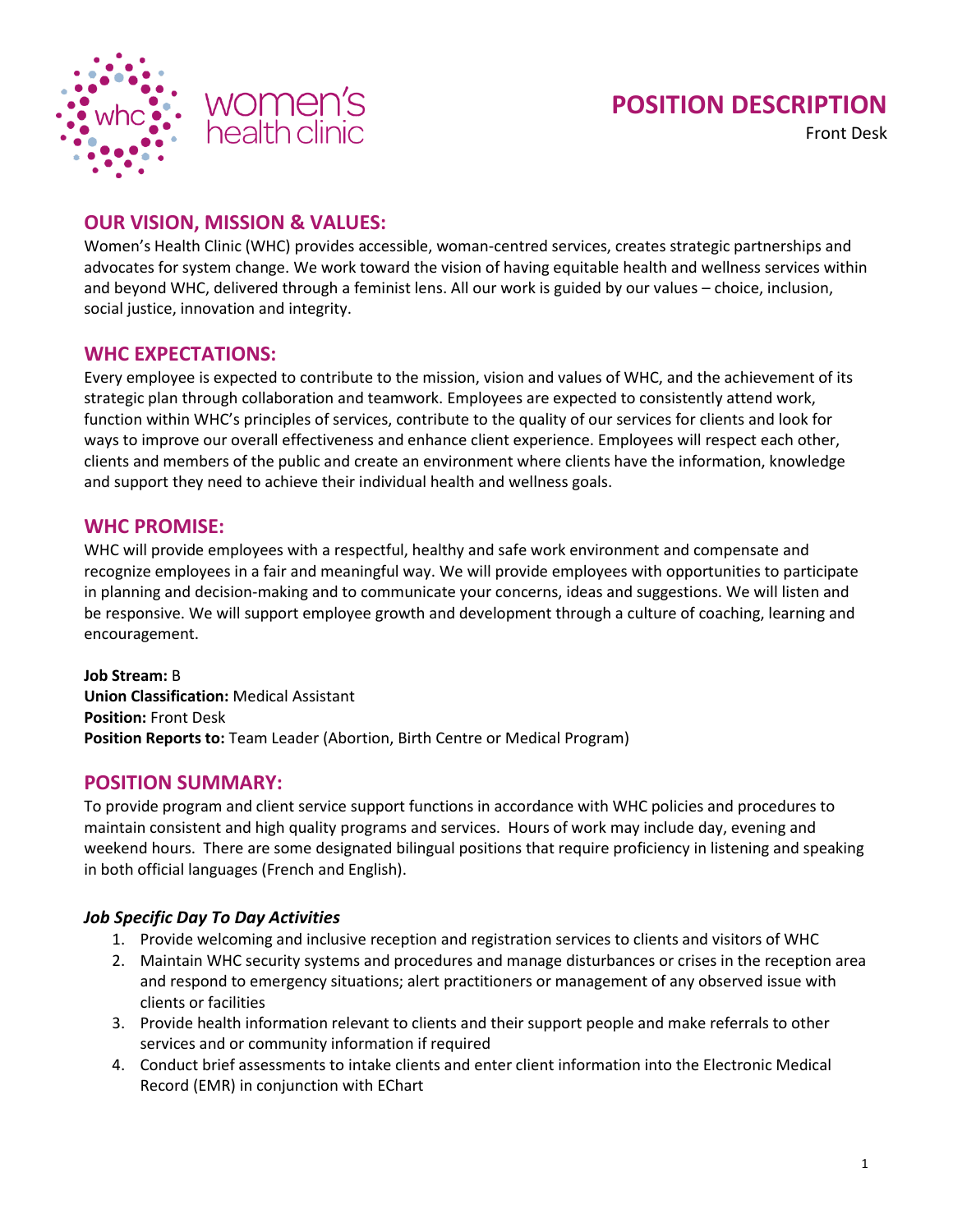- 5. Provide clinical support to practitioners (physicians, nurses, nurse practitioners, midwives) by completing tasks and document management in the EMR
- 6. Create, update and maintain practitioner appointment templates and schedule appointments
- 7. Support and organize client access to the WRHA Language Access Program
- 8. Clean the reception, front desk area, clinic rooms (before and after each client/group) and equipment and stock all areas as needed while complying with all infection control and health and safety guidelines
- 9. Processing pregnancy tests as a delegated function of medical practitioner while complying with all infection control and health and safety guidelines
- 10. Collect and data enter statistical information for WHC to assist in program planning and evaluation
- 11. Assist with electronic and written billing procedures following Manitoba Health standards
- 12. Assist with the orientation/training of staff and students
- 13. Handle cash, debit, credit cards and receipts

## *Position Specific / Initiatives*

N/A

## *Competencies*

**Client Service** (delivers client-centered service)

- Understands clients and their needs
- Provides prompt, attentive service to address client needs
- Follows-up to evaluate client needs and requirements
- Problem solves independently and with others to help resolve issues
- Understands the connections between own work and other program areas, agencies and resources to serve client needs

**Teamwork** (works effectively with diverse individuals, groups and communities, and builds collaborative partnerships and relationships)

- Provides assistance, information or other support to others
- Understands diverse and cultural needs of others and adapts own behaviour to meet those needs
- Builds and maintains collaborative and respectful working relationships with others
- Works effectively in conflict situations to achieve a mutually beneficial result
- Participates in and builds opportunities for a positive work environment

**Communication** (effectively exchanges information and ideas to inform, educate, influence or advocate)

- Listens effectively to others to ensure understanding
- Follows and provides clear verbal and written information to individuals and/or groups
- Communicates honestly, respectfully and constructively
- Ensures confidential information is maintained; identifies all risks to management
- Follows up to ensure others understand information

**Planning and Organizing** (effectively plans, prioritizes, coordinates and implements required actions and resources to maximize outcomes)

- Organizes, prioritizes and plans own tasks to complete work efficiently and effectively
- Coordinates information/resources from others
- Maintains organized records and documentation
- Identifies and informs team leader or director of work delays in a timely manner